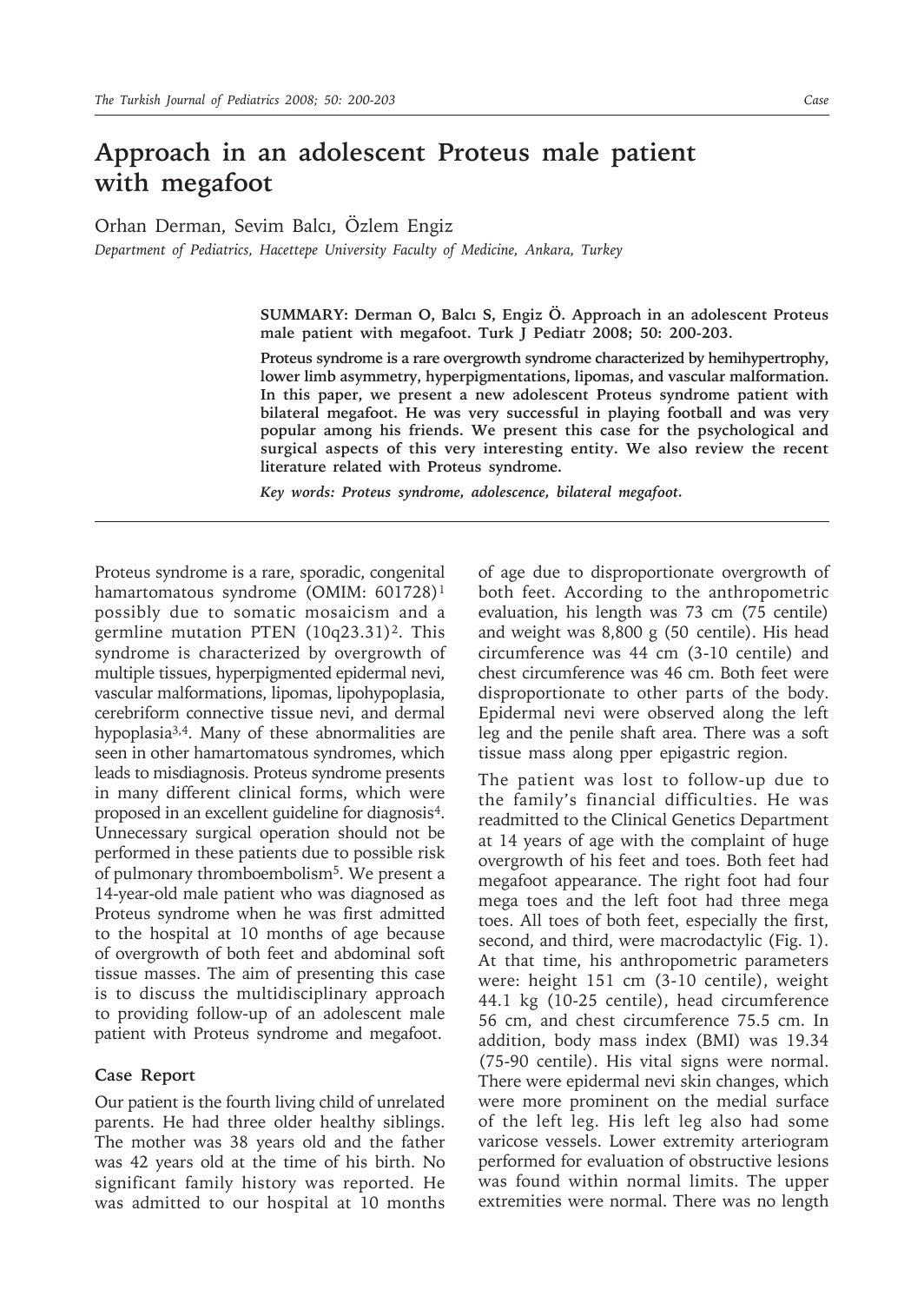

**Fig. 1**. Proteus syndrome with megafoot.

difference between the legs. He also had a mild compensatory scoliosis due to size difference of both feet. Scoliosis curved to the right and required no intervention.

The patient was diagnosed as Proteus syndrome because he had bilateral feet of abnormally increased size, mega toes with hypodactyly and epidermal nevi skin changes on the extremities and penile shaft area. He also had a soft tissue lipomatous mass on the abdominal area. The foot appearance had progressively increased since 10 months of age and his feet were surprisingly disproportionately huge compared to other parts of the body.

Serum insulinlike growth factor (IGF)- 1, IGF binding protein-3 (IGFBP-3) and growth hormone levels were within normal range. Abdominal sonography revealed lymphadenopathy on mesenteric region and minimal free fluid among bowel segments. On cardiac examination, a III/VI systolic murmur was best heard on mesocardium and an echocardiogram was normal. Intravenous pyelogram was within normal limits. Bone mineral density (BMD) of the L1-L4 region demonstrated osteoporosis with a Z score of (-2.91) (67%). Estimated bone mineral component and BMD, estimated area were 30.29 g, 0.601 g/cm<sup>2</sup> 50.37 cm<sup>2</sup>, respectively, on L1, L2, L3 and L4 regions.

This adolescent boy with Proteus syndrome had normal intelligence based on interview. He was very popular among his friends. He

stated that he played football very well and his ability to shoot baskets was excellent, which he attributed to his large feet.

With respect to other than his soccer playing, we used the HEADDSSS approach (Home, Education, Employment, Activities, Drug and alcohol use, Depression, Suicidality, Sexuality, Safety) to discuss the rest of his psychosocial functioning. We did not note any abnormalities on these issues. He showed a very good progress regarding social - cultural development.

## **Discussion**

Proteus syndrome was first described in 1979 by Cohen and Hayden<sup>6</sup>. It was later termed Proteus from the Greek or Roman<sup>7</sup>. In mythology, Proteus was considered a god-like figure with prophetic powers, such as in our patient who was accepted as a hero for his soccer abilities. Proteus syndrome is a highly variable complex hamartomatous disorder including malformations and overgrowth of multiple tissues<sup>8</sup>. Klippel-Trenaunay-Weber syndrome, neurofibromatosis, and Milroy disease have to be kept in mind in the differential diagnosis<sup>4</sup>. Our patient met specific criteria for diagnosis such as disproportionate overgrowth of feet, vascular malformations including capillary and lymphatic malformations, and visceral overgrowth on the left hypochondrial region.

One of the important aims of describing management of a Proteus patient with megafoot is for surgical reasons. We know that many Proteus patients received surgical interventions before completing their growth. These patients experienced many complications due to excess overgrowth on their extremities<sup>15,16</sup>. On the other hand, Muller et al.<sup>17</sup> stated that surgical treatment at a young age in selected patients could be less invasive and less mutilating than in adulthood, when tumors have developed to excessive volumes. Krengel et al.18 suggested surgery should be postponed until growth is complete, such as in our case. Severe pulmonary abnormality as cystic lungs and lethal lung involvement were reported in Proteus syndrome patients<sup>9</sup>. Pulmonary thromboembolism was also reported to cause sudden death in Proteus syndrome<sup>5</sup>. These factors present a difficulty for Proteus syndrome patients who are candidates for any operation. We could not perform a biochemical study to determine the risk of thromboembolism in our patient.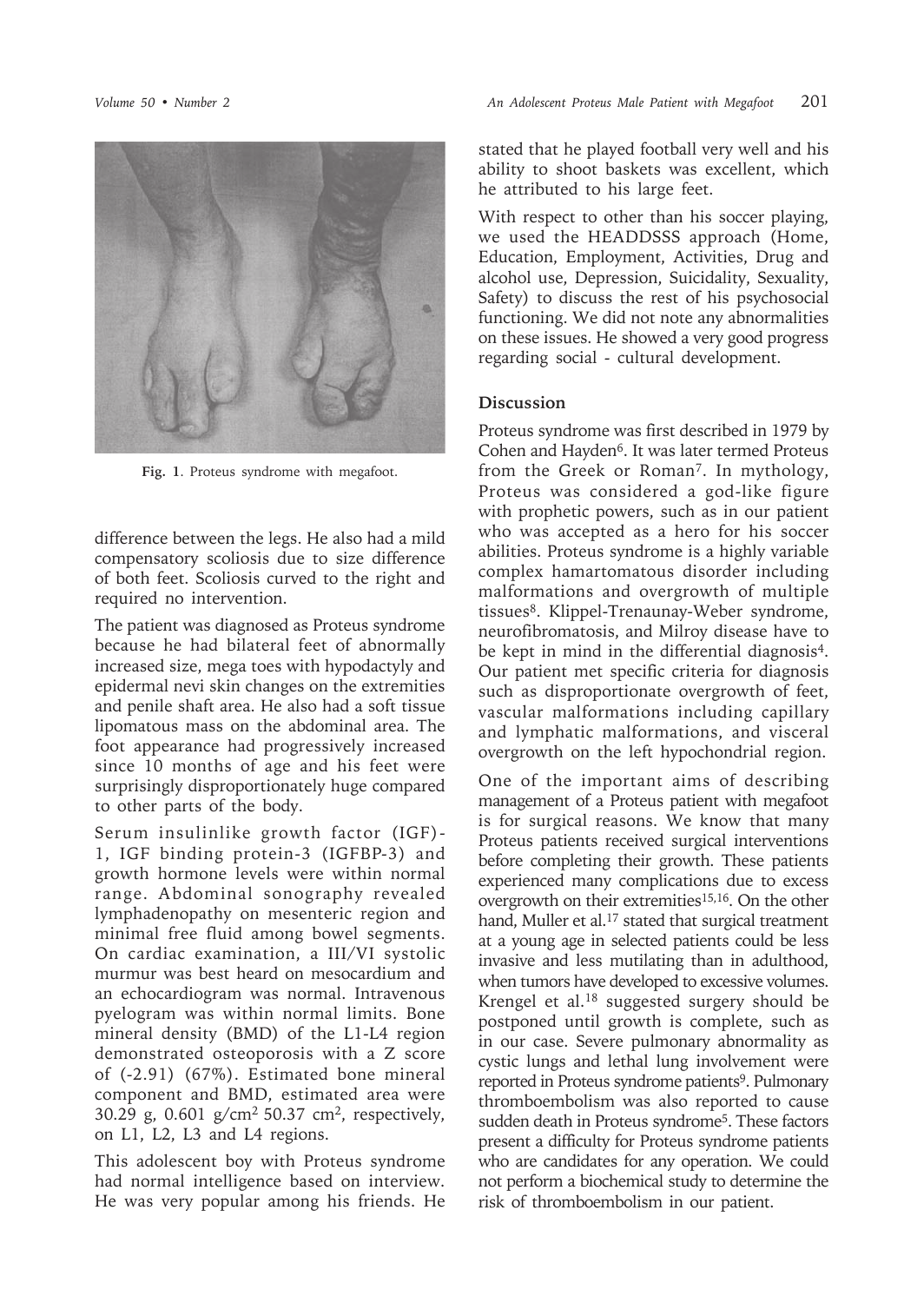A patient similar to our case who was operated before adolescence with multiple exostoses in the skull; facial, ear, and thoracal asymmetry; and unilateral macrodactyly was reported in 1982 by Balcı et al.10. This case was operated although surgical intervention was not advised before his growth was complete and he was followed for a period of 22 years. His outcome after operation was presented $11,12$ . His macrodactylic finger reached a huge size after plastic surgery was performed before adolescence, for which he underwent multiple corrective operations.

For many years, patients with Proteus syndrome were misdiagnosed as Klippel-Trenaunay syndrome or epidermal nevus syndrome<sup>4,13</sup>, which have a variable clinical appearance and exhibit defined skin abnormalities. The presented patient with Proteus syndrome had epidermal nevi skin changes since birth but no cerebriform connective tissue nevi or facial anomaly was identified. Our patient complained of skin changes on the penile shaft area and the medial surface of the left leg, but this skin change was unlike the speckling type hyperpigmentation seen in Bannayan-Riley-Ruvalcaba syndrome (BRRS)<sup>14</sup>.

The psychological aspect of this patient with Proteus syndrome is interesting. The patient had overgrowth of the feet but had become accustomed to living with enlarged feet. He loved to play soccer and had considerable peer support. His only complaint was concerned with foot care. His parents encouraged him to be careful in avoiding injury and he wore special custom-made shoes. He was hesitant to obey rules although he was a very successful student. He had an excellent relationship with his peers and was a friendly adolescent, but he wished to live normally like his friends. His abnormality led to his attaining some type of leadership position among his friends.

He took advantage of this congenital abnormality as a secondary benefit during the adolescence period. When queried about his knowledge of the risk of acquiring infection due to his vascular problems, he replied that he did not take proper care of himself. We referred him to a psychiatric clinic to assist him in accepting his abnormal body image. Patients diagnosed with Proteus syndrome can benefit from a multidisciplinary approach (genetic, orthopedic, radiologic and plastic and reconstructive counseling) because they have a wide array of abnormalities.

We wish to publish this case because symmetrical huge feet were present before adolescence and any attempt at reconstructive surgery would have caused additional problems. The presented case is different from the previously described cases of Proteus syndrome. This case showed fully penetrant expression of congenital hamartomatous pathology. Molecular studies of similar cases will clarify whether the presented case is a separate entity or a genetic heterogeneity.

## **REFERENCES**

- 1. Jones KL. Smith's Recognizable Pattern of Human Malformation (6<sup>th</sup> ed). Philadelphia: WB Saunders; 2006: 514-515.
- 2. Zhou XP, Marsh DJ, Hampel H, Mulliken JB, Gimm O, Eng C. Germline and germline mosaic PTEN mutations associated with a Proteus-like syndrome of hemihypertrophy, lower limb asymmetry, arteriovenous malformations and lipomatosis. Hum Mol Genet 2000; 22: 765-768.
- 3. Samlaska CP, Levin SW, James WD, Benson PM, Walker JC, Perlik PC. Proteus syndrome. Arch Dermatol 1989; 125: 1109-1114.
- 4. Biesecker LG, Happle R, Mulliken JB, et al. Proteus syndrome: diagnostic criteria, differential diagnosis, and patient evaluation. Am J Med Genet 1999; 84: 389-395.
- 5. Slavotinek AM, Vacha SJ, Peters KF, Biesecker LG. Sudden death caused by pulmonary thromboembolism in Proteus syndrome. Clin Genet 2000; 58: 386-389.
- 6. Cohen MM Jr, Hayden PW. A new recognizable hamartomatous syndrome. Birth Defect 1979; 15: 291-296.
- 7. Wiedemann HR, Burgio GR, Aldenhoff P, Kunze J, Kaufmann HJ, Schirg E. The proteus syndrome. Partial gigantism of the hands and/or feet, nevi, hemihypertrophy, subcutaneous tumors, macrocephaly or other skull anomalies and possible accelerated growth and visceral affections. Eur J Pediatr 1983; 140: 5-12.
- 8. Lacombe D, Taieb A, Vergnes P, et al. Proteus syndrome in 7 patients: clinical and genetic considerations. Genet Couns 1991; 2: 93-101.
- 9. Newman B, Urbach AH, Orenstein D, Dickman PS. Proteus syndrome: emphasis on the pulmonary manifestations. Pediatr Radiol 1994; 24: 189-193.
- 10. Balcı S, Önol B, Erbengi A, Hazarlı G. Multiple exostosis in skull, facial, ear, and thoracal asymmetry, unilateral macrodactyly (possible chondromatous lesion?). Is it new entity? Identification of genetic syndrome in pediatrics. International Postgraduate Course 1982 Abstract book poster 1 October 14-17, Firenze, Italy.
- 11. Balcı S, Önol B, Erbengi A. Kafada multipl osteomlar, yüz, kulak ve toraks asimetrisi makrodaktili bulguları ile giden yeni sendrom. Çocuk Sağlıklı ve Hastalıkları Dergisi 1990; 33: 239-249.
- 12. Balcı S, Kayıkcıoglu A. A new hamartomatous syndrome characterized by facial-thoracal asymmetry, multiple osteomas, left sided hemihypertrophy, cafe au lait spot: a 22 year follow up. 10<sup>th</sup> International Congress of Human Genetics 2001 Abstract book poster 185 May 15-19, Vienna, Austria.